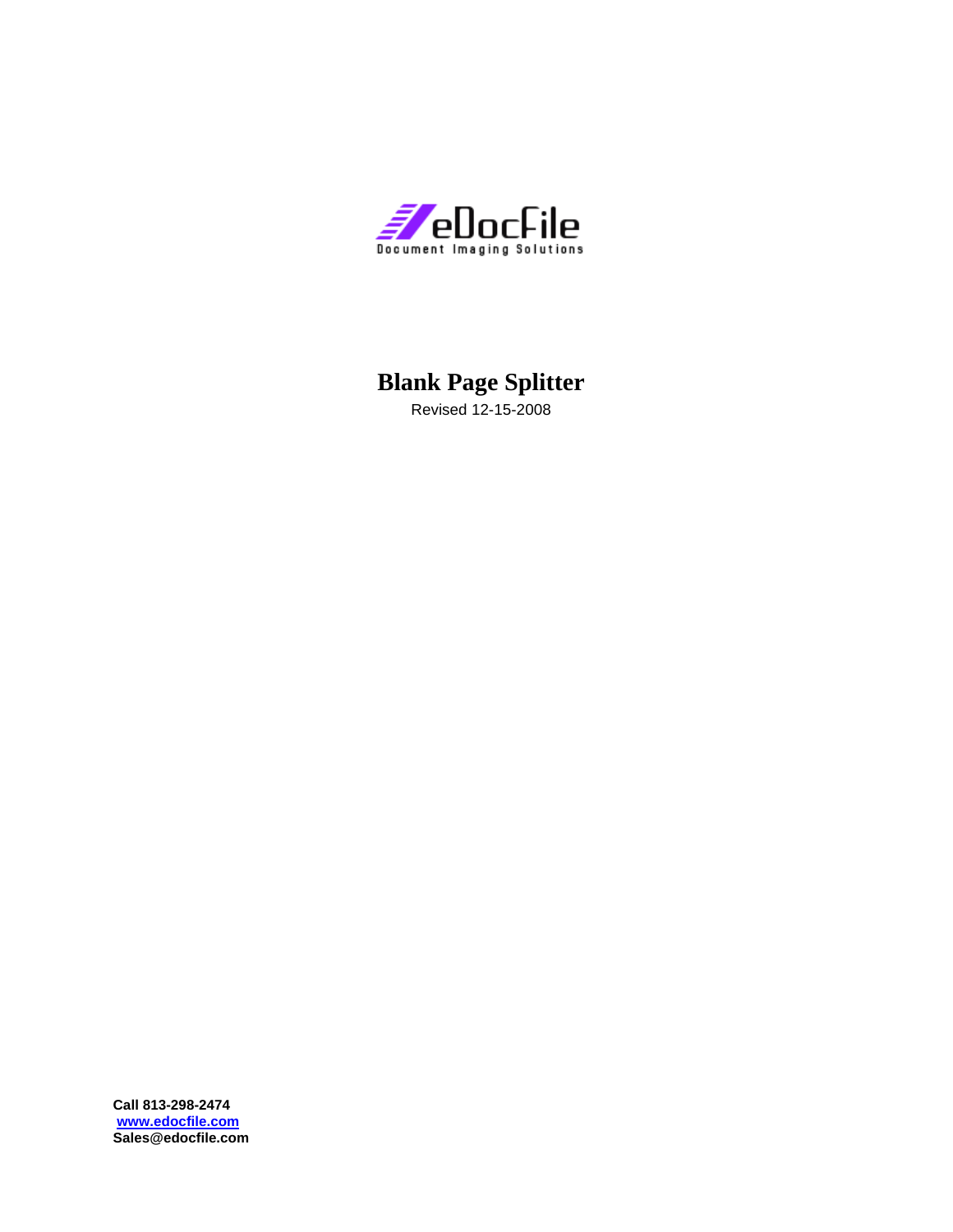# **Blank Page Splitter**

### **Purpose**

Blank Page Splitter from eDocFile, is a utility that is designed for post processing of tiff images. It is ideally suited for use with a copier that scans tiff images to a file folder on the user's network. The program will watch this folder and when it finds a tiff image file it will silently open the file and move it to another file folder after it has split the document into separate files based upon the location of blank pages. It works with documents scanned in both simplex and duplex modes.

The simplex mode creates a new document every time a blank page is found. The duplex mode drops all blank pages and creates a new file when two consecutive blank pages are found. This allows a user to scan a mixture of simplex and duplex documents and have an output file with no blank pages.

The output file can be either a tiff image file or a PDF. A backup of the original image can also be saved in an archive folder.

### **System Requirements**

Windows 2000 or Later A method of Acquiring Tiff Images – either a copier or a scanner Permission to Read and Write to an input and output folder as well as the program folder c:\splitit Adobe Acrobat or Reader to view output PDF's

#### **Setup**

Click on "Setup".

| Main Menu                          |             |                            |  |  |
|------------------------------------|-------------|----------------------------|--|--|
|                                    |             | <b>BLANK PAGE SPLITTER</b> |  |  |
| Program Operation                  |             |                            |  |  |
|                                    | Run Program | Setup                      |  |  |
|                                    | Help        | Manual                     |  |  |
|                                    | Exit        |                            |  |  |
| Copyright© eDocFile Inc. 2004-2008 |             |                            |  |  |

The Setup Menu Will Open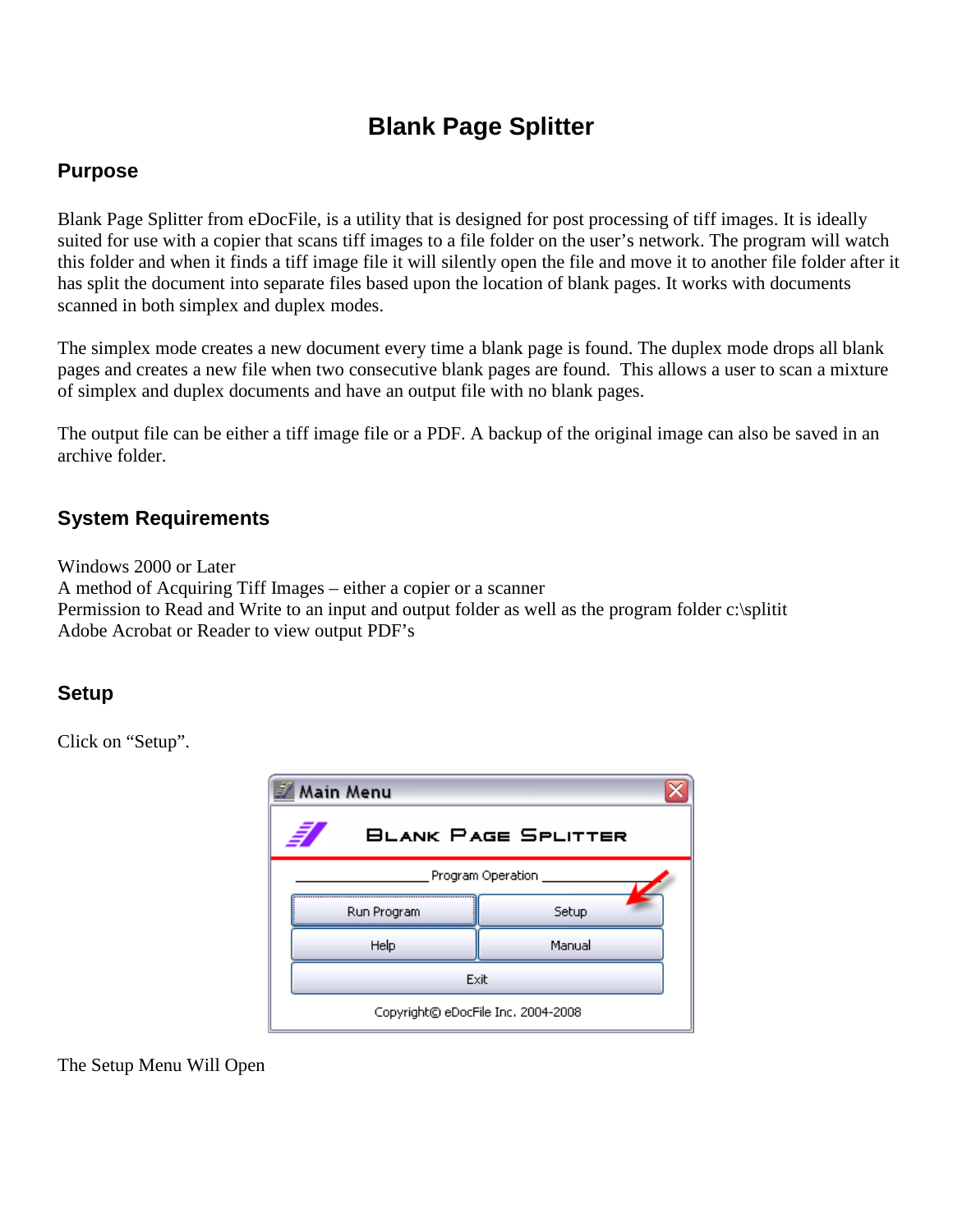| Setup Blank Page Splitter                                                                                              |                                                                   |  |  |  |  |
|------------------------------------------------------------------------------------------------------------------------|-------------------------------------------------------------------|--|--|--|--|
| <b>SETUP BLANK PAGE SPLITTER</b>                                                                                       |                                                                   |  |  |  |  |
| For Blank Page File Separation:                                                                                        | For Blank Page Removal:                                           |  |  |  |  |
| If only the front side of the image is scanned use the simplex<br>mode. If both sides are scanned use the duplex mode. | Scan a file to the Duplex Folder in either simplex or duplex mode |  |  |  |  |
| Simplex Image Processing                                                                                               | Duplex Image Processing ___________                               |  |  |  |  |
| 1 Ø Process Simplex Images                                                                                             | $\overline{4}$ $\overline{\vee}$ Process Duplex Images            |  |  |  |  |
| 2<br>c:\samplesimplexin                                                                                                | c:\sampleduplexin<br>5                                            |  |  |  |  |
| Browse to Folder where Multi-Page Simplex images are located                                                           | Browse to Folder where Multi-Page Duplex images are located       |  |  |  |  |
| 3<br>c:\samplesimplexout                                                                                               | c:\sampleduplexout<br>6                                           |  |  |  |  |
| Browse to Output Folder For Simplex Images                                                                             | Browse to Output Folder For Duplex Images                         |  |  |  |  |
| General Settings                                                                                                       |                                                                   |  |  |  |  |
| 7 Ø Convert Processed image to PDF                                                                                     | 11 Save origional Image in Archive Folder                         |  |  |  |  |
| 8 Monitor Function                                                                                                     | 12<br>c:\samplearchive                                            |  |  |  |  |
| 9<br>10<br>Sensitivity Scale Enter between 1-10 *                                                                      |                                                                   |  |  |  |  |
| 10 10<br>Enter in Seconds how often to check for new images                                                            |                                                                   |  |  |  |  |
| * The scale is based on the percent of black pixels where                                                              | <b>Save</b>                                                       |  |  |  |  |
| Copyright© eDocFile Inc. 2004-2007                                                                                     |                                                                   |  |  |  |  |
| 10 equals one percent                                                                                                  | Browse to Archive Folder<br>Help<br>Exit                          |  |  |  |  |

*To separate files that were scanned in a Simplex manner (only one side and each page needs to be saved) where the file needs to be split – Scan to the Simplex folder. Each time a blank page is found a new file will be created.* 

*To separate files that contain mixed pages (in other words they were scanned in a duplex manner with some but maybe not all back sides need to be saved) scan to the duplex folder. Two consecutive blank pages must be found for a new file to be created and all blank pages will be dropped.* 

- 1. Place a check mark in "Process Simplex Images" to process the folder containing simplex images. If the incoming documents were scanned in a simplex mode, each time a blank page is found it will create a new document.
- 2. Browse to or enter the folder that will contain the incoming simplex tiff images from the copier.
- 3. Browse to or enter the folder that will contain processed simplex tiff images or PDFs.
- 4. Place a check mark here if the incoming documents were scanned in a duplex mode, each time two blank pages are found together a new file will be created. If only one blank page is found it will be eliminated,
- 5. Browse to or enter the folder that will contain the incoming duplex tiff images from the copier.
- 6. Browse to or enter the folder that will contain processed duplex tiff images or PDFs. (this can be the same folder as the output folder for processed simplex images.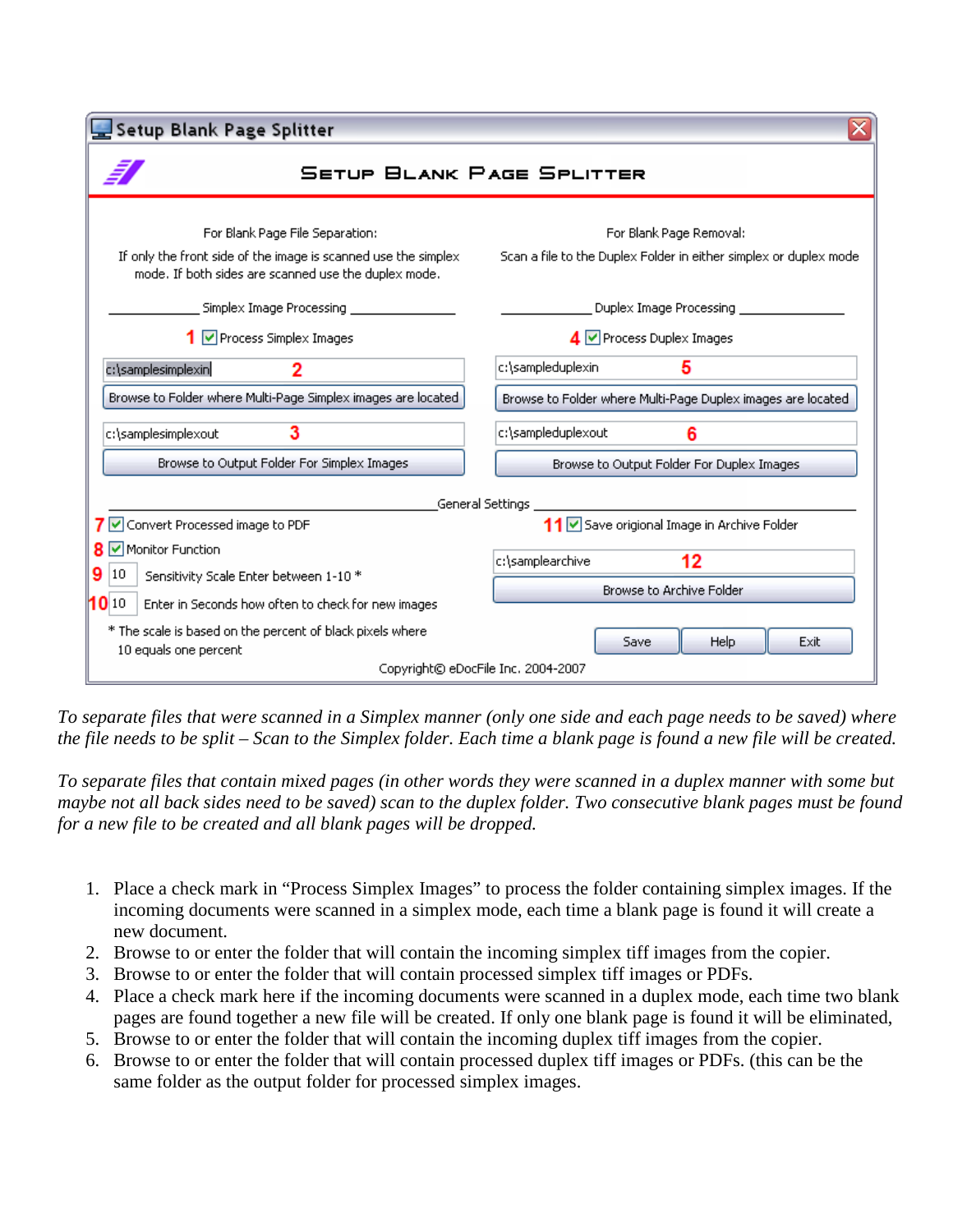- 7. Place a check mark in "Convert Processed Image to PDF" if the output desired is a PDF instead of a tiff image.
- 8. Place a check mark in "Monitor Function" to let the program run in the background and process images as they arrive. If left unchecked it will run once and then exit.
- 9. Enter a number for sensitivity. Usually this will be between 2 and 3. The scale relates to the percentage of black pixels on the page. Where 1 is 1/10 of one percent. Only testing on your own documents will allow this to be set correctly. An example for testing would be to type a 2 or three letter word on a page. And see when it is included or dropped.
- 10. Enter a time in seconds to check the folder for new images.
- 11. Place a check mark here to save a copy of the original file
- 12. Enter a path to store the original file if it is to be saved.

#### Click on Continue



Click on Yes to Start the Program or No to return to the Main Menu

## **Running the Program**

To run the program click on "Run Program".



A flashing Icon will appear in the Sys tray when the program is running.